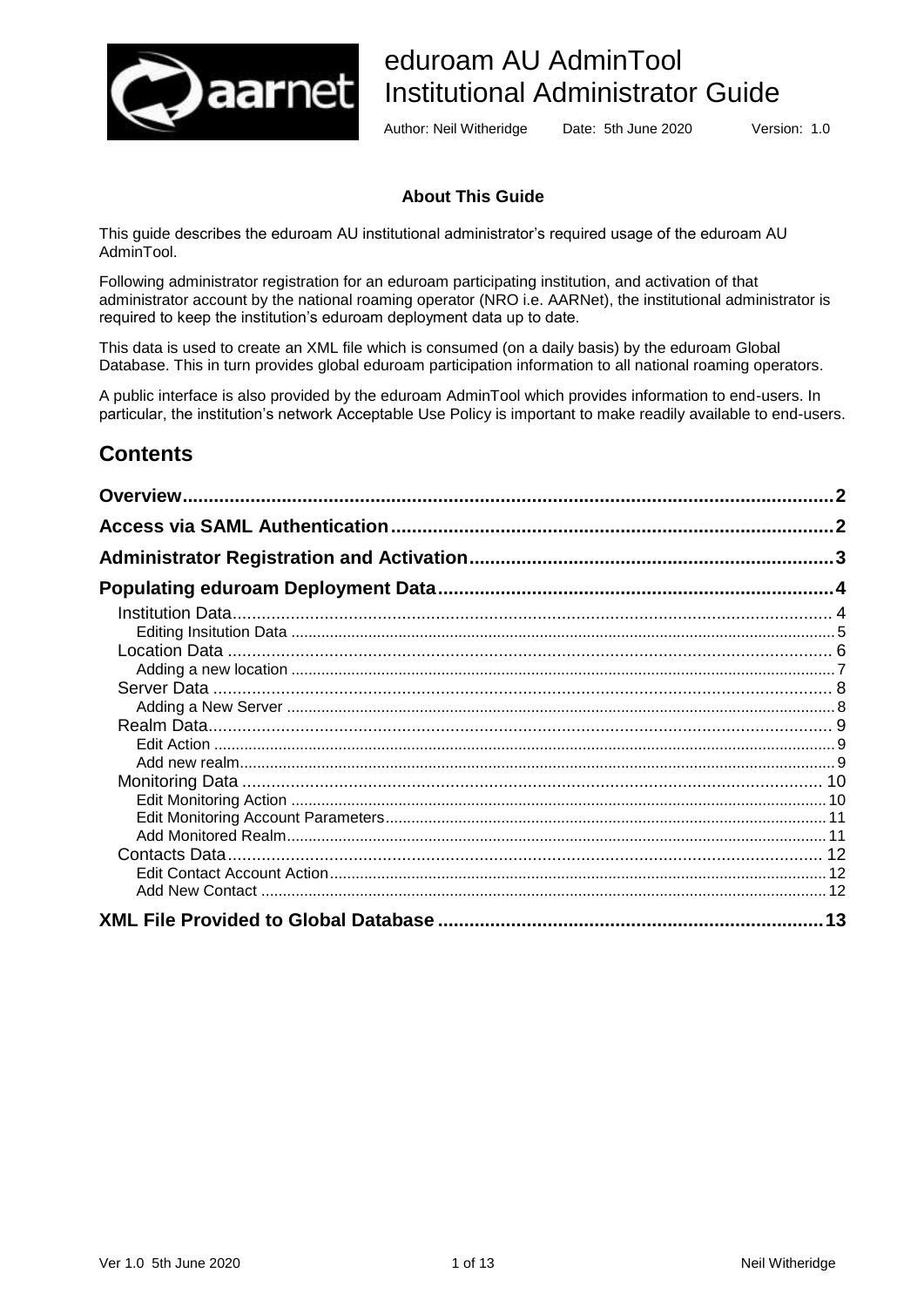# <span id="page-1-0"></span>**Overview**

The purpose of the eduroam AU AdminTool is to enable up-to-date information about eduroam AU deployment to be made available to the national roaming operator (AARNet), to end-users, and to the eduroam global database.

It is the responsibility of eduroam AU participant institutions to maintain the accuracy of their data. Nominated institutional administrators are granted access to enter their institutional eduroam deployment data.

Institutions are advised that a subset of data entered into the AdminTool is shared globally (refer to the XML file section of this document).

Note that no security sensitive information is stored in the AdminTool. The fields for RADIUS server secrets and institutional test account passwords are locked and only a default value is stored in the AdminTool database.

# <span id="page-1-1"></span>**Access via SAML Authentication**

The "Manage" menu item of the AdminTool provides access to the institutional administrator pages.

Institutional Administrators access the AdminTool via their SAML IdP or via the AAF Virtual Home Organisation.

SAML Access is provided via the AARNet OpenConext instance, a SAML IdP-SP proxy.



Refer to the eduroam website page describing the AARNet conext authentication service.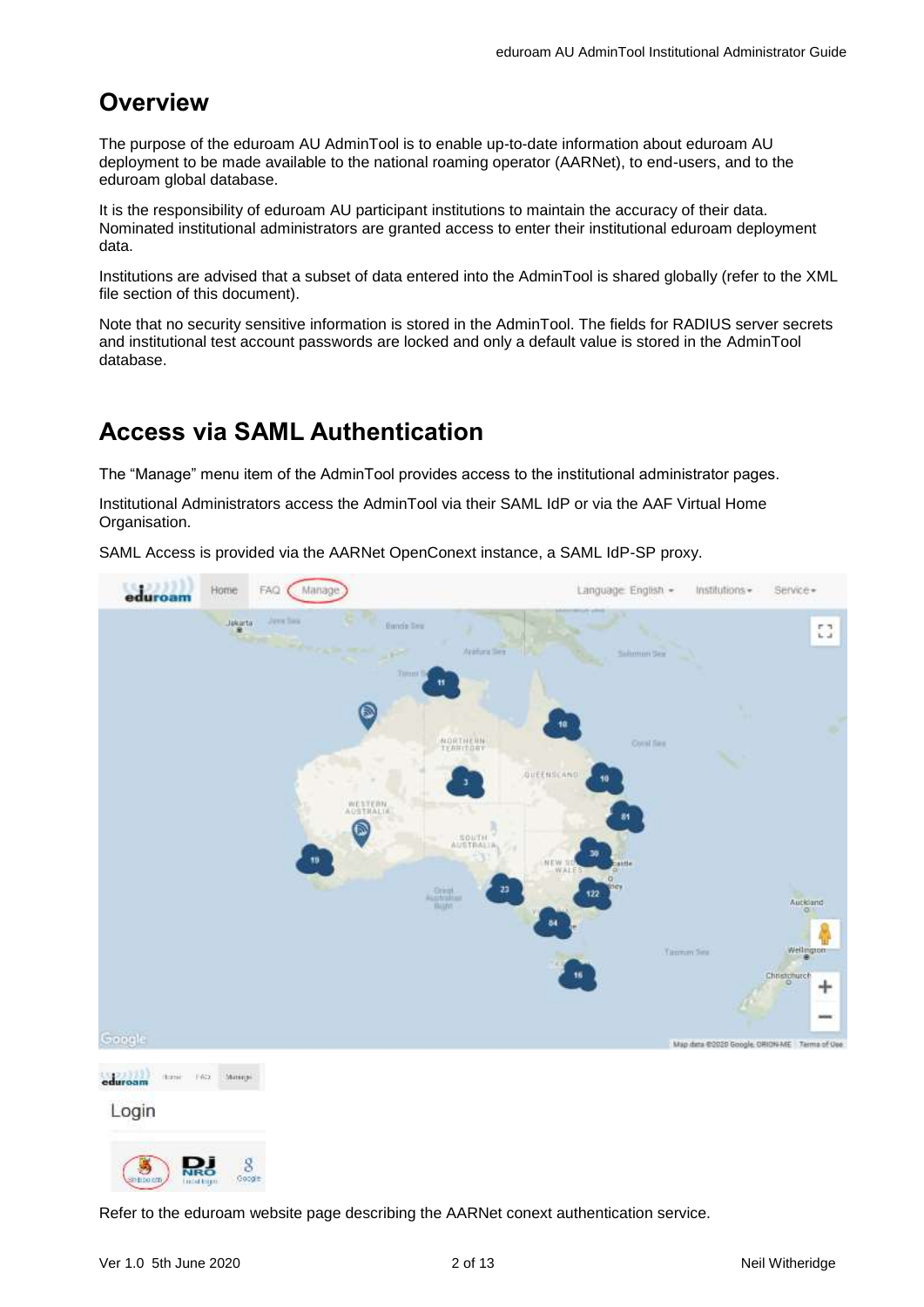# <span id="page-2-0"></span>**Administrator Registration and Activation**

The first time an institutional administrator accesses the service via SAML, a prompt appears allowing nomination of the institution they wish to administer.

| eduroam | Home FAQ | Manage                  | Language: English $\blacktriangledown$ Institutions $\blacktriangledown$ | Service - |
|---------|----------|-------------------------|--------------------------------------------------------------------------|-----------|
|         |          | Select your institution |                                                                          |           |

Excellent! You are a click away from getting into your institution eduroam management. Select your institution to proceed. Our administrators will activate your account and notify you via e-mail. Please do not continue if you are not the eduroam administrator for this institution. Any inappropriate requests will be reported directly to the institution, along with your name and email.

| <b>Institution</b> |  |              |  |  |  |  |
|--------------------|--|--------------|--|--|--|--|
| <b>AARNet</b>      |  | $\checkmark$ |  |  |  |  |
| Annhr              |  |              |  |  |  |  |

An email is sent to the NRO administrator who is responsible for activating the institutional administrator for the nominated institution.

One activated, a confirmation email is sent to the administrator.

The administrator can they access the AdminTool via the Manage menu item and will either see a page indicating this institution has no data and needs to be populated from scratch, or displays existing details for the institution.

For example, when the AARNet institutional administrator logs into the AdminTool, a map will be displayed showing already configured locations.



Information already entered for each location can be displayed by pressing on the eduroam location icons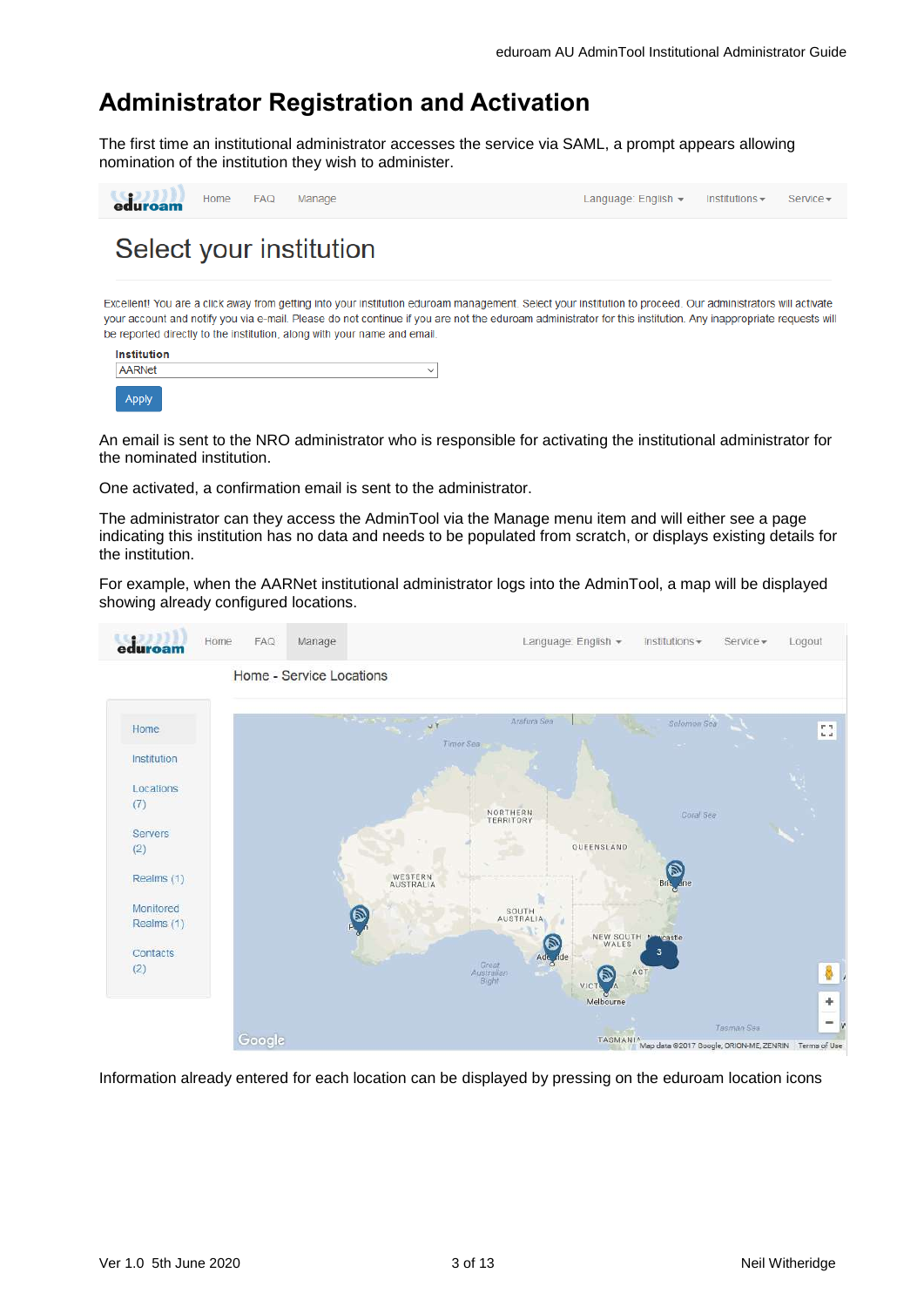| Info                                | More                                                                        |                                                                                               | <b>AARNet Brisbane Office</b><br><br>More<br>Info                                   |                                         |
|-------------------------------------|-----------------------------------------------------------------------------|-----------------------------------------------------------------------------------------------|-------------------------------------------------------------------------------------|-----------------------------------------|
| Arafura                             | Name<br><b>Address</b><br>Encryption<br><b>SSID</b><br><b>Number of APs</b> | AARNet Brisbane Office<br>143 Coronation Drive<br>Milton QLD 4064<br>WPA2/AES<br>eduroam<br>2 | <br><b>Port Restrict</b><br>transp_proxy<br>IP <sub>v6</sub><br><b>NAT</b><br>Wired | False<br>False<br>True<br>True<br>False |
| <b>NORTHERN</b><br><b>TERRITORY</b> | QUEENSLAND                                                                  | Edit                                                                                          | QUEENSLAND                                                                          | Edit                                    |

# <span id="page-3-0"></span>**Populating eduroam Deployment Data**

The primary role of the eduroam AU is to maintain up-to-date institutional eduroam deployment data. The following categories of data are required to be entered.

## <span id="page-3-1"></span>**Institution Data**

Basic information about the institution.

| Home - EAQ<br>Mariage                          |                                                                                                                           |                                                        |                                        | Hullbutgate +                                              |                                                                        |
|------------------------------------------------|---------------------------------------------------------------------------------------------------------------------------|--------------------------------------------------------|----------------------------------------|------------------------------------------------------------|------------------------------------------------------------------------|
| Institution<br>기능 정치 소식장                       |                                                                                                                           |                                                        |                                        |                                                            |                                                                        |
| Name<br>AARNH                                  | Type<br>idit and SP                                                                                                       | 10<br>2002318-                                         | <b>Street</b><br>Level 7, Tower A, 798 | City<br><b>CONTRACTOR</b> CONTRACTOR<br>Chatswood NSW 2067 | Contacts                                                               |
|                                                |                                                                                                                           | cc76a79df02a<br>The company's company's service        | <b>SERVICE STATE</b>                   |                                                            |                                                                        |
| <b>Urle</b>                                    | Institution Type                                                                                                          | Domain Name                                            | Number User                            | Number of IDs.                                             |                                                                        |
| - info (English)<br>http://www.edurgam.edu.au/ | $\frac{1}{2} \left( \frac{1}{2} \right) \left( \frac{1}{2} \right) \left( \frac{1}{2} \right) \left( \frac{1}{2} \right)$ | 너머의 어려울면 아까 사람이                                        |                                        | 319                                                        |                                                                        |
| - Policy (English)                             |                                                                                                                           |                                                        |                                        |                                                            |                                                                        |
|                                                | eduroan<br>http://www.edurgam.edu.au/<br>East                                                                             | 942196292<br>---<br>27<br>Jedunuam ALI policy v4.1.pdf | 5896-4669-9352-<br>aarnet edu.au       | Pacific Highway<br>$\mathbb{H}^1$                          | Language English +<br>Bervice - Logast<br>012-2010 - 122 IUP IST<br>60 |

The "Number User" and "Number of IDs" are rough estimates only.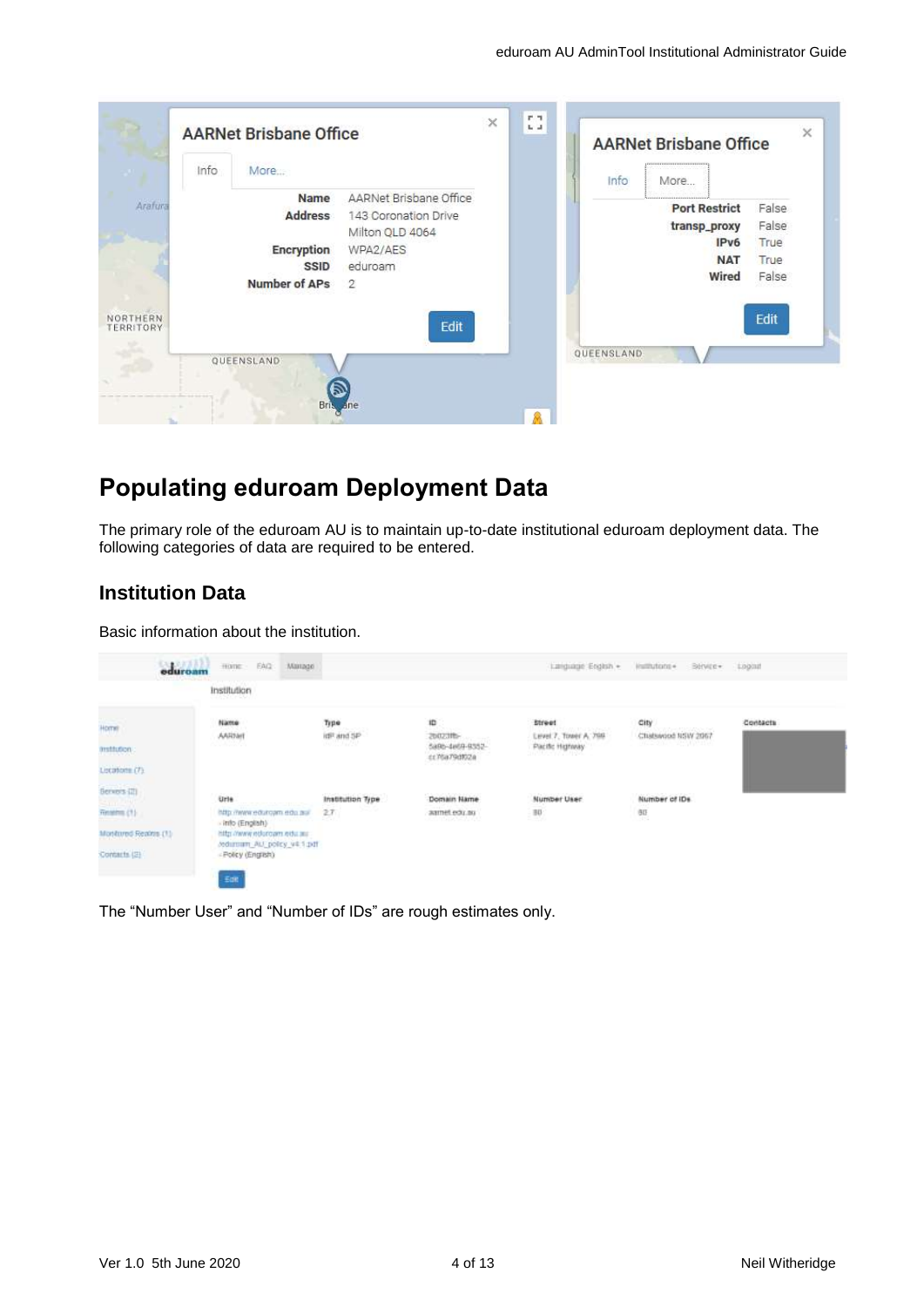## <span id="page-4-0"></span>**Editing Insitution Data**

| Home<br>mstitution<br>Locations<br>(7)<br>Servers (2) | <b>AARNet Edit</b><br>Name<br>AARINH<br>Type<br>IdP and SP                           |                 |  |
|-------------------------------------------------------|--------------------------------------------------------------------------------------|-----------------|--|
|                                                       |                                                                                      |                 |  |
|                                                       |                                                                                      |                 |  |
|                                                       |                                                                                      |                 |  |
|                                                       |                                                                                      |                 |  |
|                                                       |                                                                                      |                 |  |
|                                                       | ID                                                                                   |                 |  |
|                                                       | 2b023ftb-5a9b-4e69-9                                                                 |                 |  |
| Realms (1)                                            |                                                                                      |                 |  |
|                                                       | Address<br>Street<br>City                                                            | Language        |  |
| Monitored<br>Realms (1)                               |                                                                                      | English ~       |  |
|                                                       | Level 2 Building 1, Bini North Ryde NSW 2113                                         | <b>O</b> Remove |  |
| <b>Contacts</b><br>(2)                                | O Agd Another                                                                        |                 |  |
|                                                       | Contacts                                                                             |                 |  |
|                                                       |                                                                                      |                 |  |
|                                                       |                                                                                      |                 |  |
|                                                       |                                                                                      |                 |  |
|                                                       | <b>O</b> Add.                                                                        |                 |  |
|                                                       | Uris                                                                                 |                 |  |
|                                                       | urt<br>type<br>language                                                              |                 |  |
|                                                       | English v<br>http://www.eduroam.edi Info<br>v<br><b>O</b> Remove                     |                 |  |
|                                                       | English -                                                                            |                 |  |
|                                                       | http://www.eduroam.edi Policy<br>×<br><b>O</b> Remove                                |                 |  |
|                                                       | O Add Another                                                                        |                 |  |
|                                                       | Institution Type                                                                     |                 |  |
|                                                       | 2.7                                                                                  |                 |  |
|                                                       | IEEE 802 11-2012, clause 8.4.1.34 Venue info.                                        |                 |  |
|                                                       | This is a pair of integers, each between 0 and<br>255, separated with ".".           |                 |  |
|                                                       | Domain Name                                                                          |                 |  |
|                                                       | aamet edu au                                                                         |                 |  |
|                                                       | The primary, registered domain name for your                                         |                 |  |
|                                                       | mstitution, eg. example.com.<br>This is used to derive the Operator-Name             |                 |  |
|                                                       | attribute according to RFC5580, par.4.1, using                                       |                 |  |
|                                                       | the REALM namespace.                                                                 |                 |  |
|                                                       | Number of Users                                                                      |                 |  |
|                                                       | $\ddot{\Psi}$<br>80                                                                  |                 |  |
|                                                       | Number of users (individuals) that are eligible to<br>participate in eduroam service |                 |  |
|                                                       | Number of IDs                                                                        |                 |  |
|                                                       | 圖<br>80                                                                              |                 |  |
|                                                       | Number of issued e-identities (credentials) that                                     |                 |  |
|                                                       | may be used for authentication in eduroam<br>service                                 |                 |  |
|                                                       | <b>Apply</b>                                                                         |                 |  |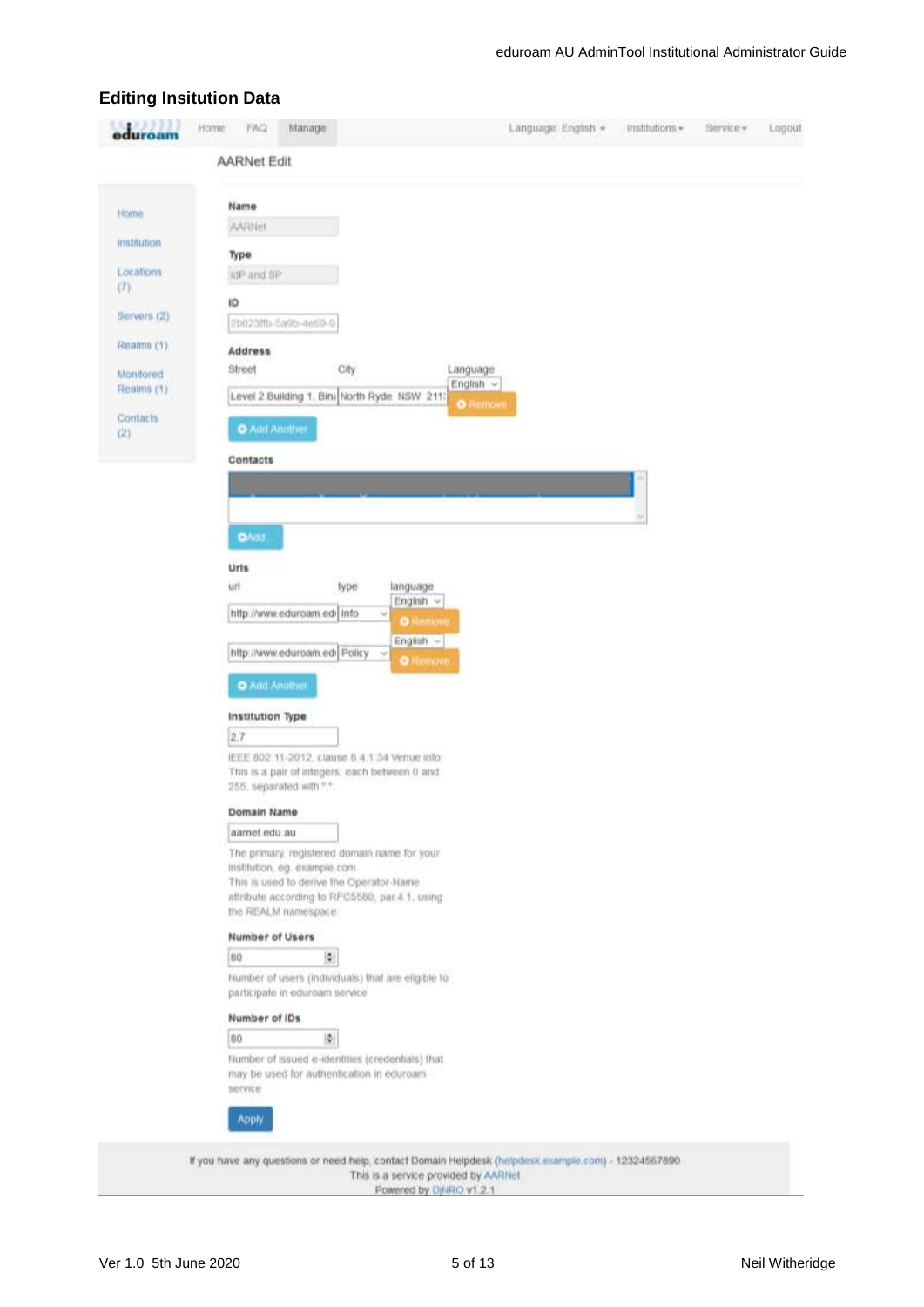## <span id="page-5-0"></span>**Location Data**

It is important that globally eduroam users know where eduroam access is available, i.e. where the "eduroam" SSID is broadcast.

Location information is intended to provide information on locations and also any differences to the wireless service at these sites.

|                                       | Locations                            |                                                                                   |             |                            |                |                |
|---------------------------------------|--------------------------------------|-----------------------------------------------------------------------------------|-------------|----------------------------|----------------|----------------|
| Home                                  | Display 25<br>$\checkmark$           | locations                                                                         |             |                            | Search:        |                |
| Institution<br>Name                   |                                      | <b>Address</b>                                                                    | <b>SSID</b> | <b>Encryption</b><br>Level | AP<br>no       | <b>Actions</b> |
| Locations<br>Servers (2)              | <b>AARNet Sydney -</b><br><b>UTS</b> | 15 Broadway, Ultimo (Level 10, Building<br>1 <b>UTS</b><br>Ultimo NSW 2007        | eduroam     | WPA2/AES                   | $\overline{2}$ | edit<br>delete |
| Realms (1)<br>Monitored<br>Realms (1) | <b>AARNet Perth Office</b>           | 20 Dick Perry Avenue<br>Kensington WA 6151                                        | eduroam     | WPA2/AES                   | $\overline{2}$ | edit<br>delete |
| Contacts                              | <b>AARNet Melbourne</b><br>Office    | 62 Lygon Street<br>Carlton South VIC 3053                                         | eduroam     | WPA2/AES                   | $\overline{2}$ | edit<br>delete |
|                                       | <b>AARNet Head Office</b>            | 799 Pacific Highway<br>Chatswood NSW 2067                                         | eduroam     | WPA2/AES                   | $\overline{2}$ | edit<br>delete |
|                                       | <b>AARNet Canberra</b><br>Office     | Building 9, Banks Street<br>Yarralumla ACT 2600                                   | eduroam     | WPA2/AES                   | $\overline{2}$ | edit<br>delete |
|                                       | <b>AARNet Brisbane</b><br>Office     | 143 Coronation Drive<br>Milton QLD 4064                                           | eduroam     | WPA2/AES                   | $\overline{2}$ | edit<br>delete |
|                                       | <b>AARNet Adelaide</b><br>Office     | Mawson Lakes Blvd (Room E1-18<br><b>Building E UniSA)</b><br>Mawson Lakes SA 5095 | eduroam     | WPA2/AES                   | $\overline{2}$ | edit<br>delete |

+ Add a new location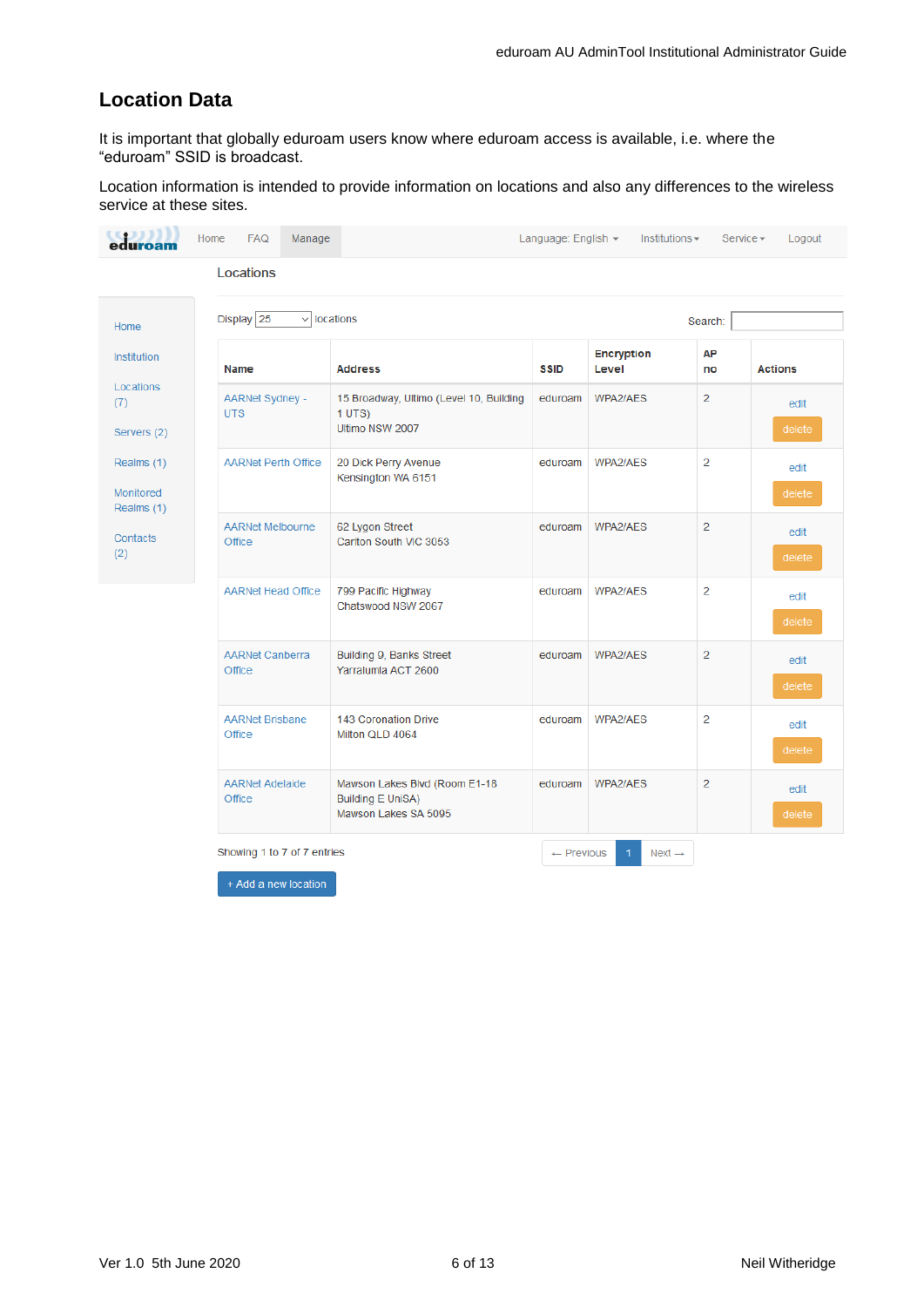### <span id="page-6-0"></span>**Adding a new location**

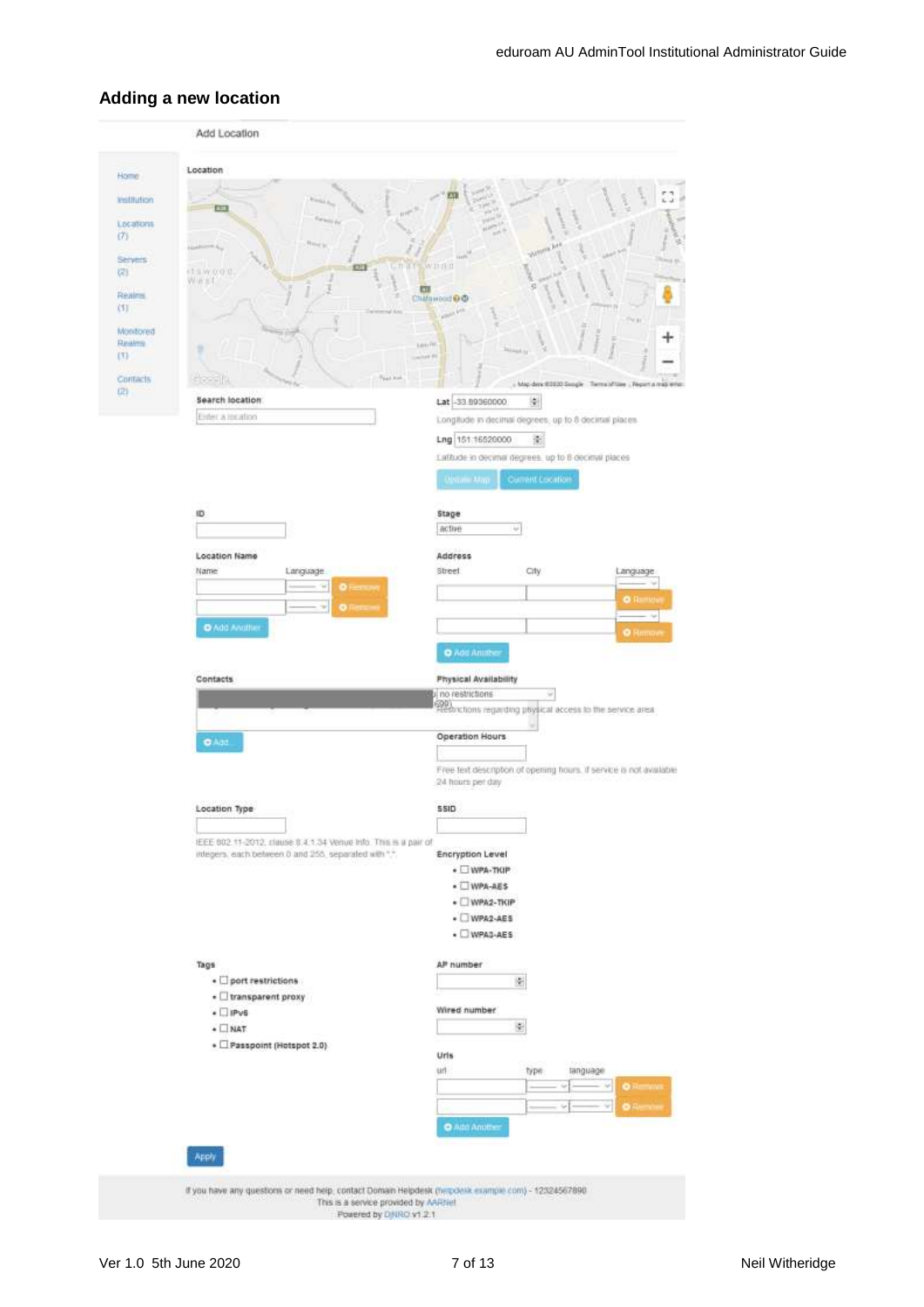## <span id="page-7-0"></span>**Server Data**

RADIUS servers can be configured to operate as "Service Providers", proxying all requests to the National RADIUS Servers, or as Identity Providers, authenticating local realms.



## <span id="page-7-1"></span>**Adding a New Server**

#### **Add Server**

| Type<br>$\checkmark$                                                                       | <b>Address Family</b><br>IPv4 only $\sim$                                  |
|--------------------------------------------------------------------------------------------|----------------------------------------------------------------------------|
| Hostname                                                                                   | Label                                                                      |
| IP address   FQDN hostname                                                                 | Descriptive label                                                          |
| <b>RADIUS Packet Types</b><br>Handles both Access-Request and Accounting-Request packets v | <b>Authentication Port</b>                                                 |
|                                                                                            | $\div$<br>1812<br>Default for RADIUS: 1812                                 |
| <b>Accounting Port</b><br>÷<br>1813<br>Default for RADIUS: 1813                            | <b>Status-Server</b><br>n l<br>Do you accept Status-Server requests?       |
|                                                                                            | <b>Secret</b><br><br>Do not enter secret<br>Secret is not stored currently |
| <b>Protocol</b><br>traditional RADIUS over UDP $\sim$                                      |                                                                            |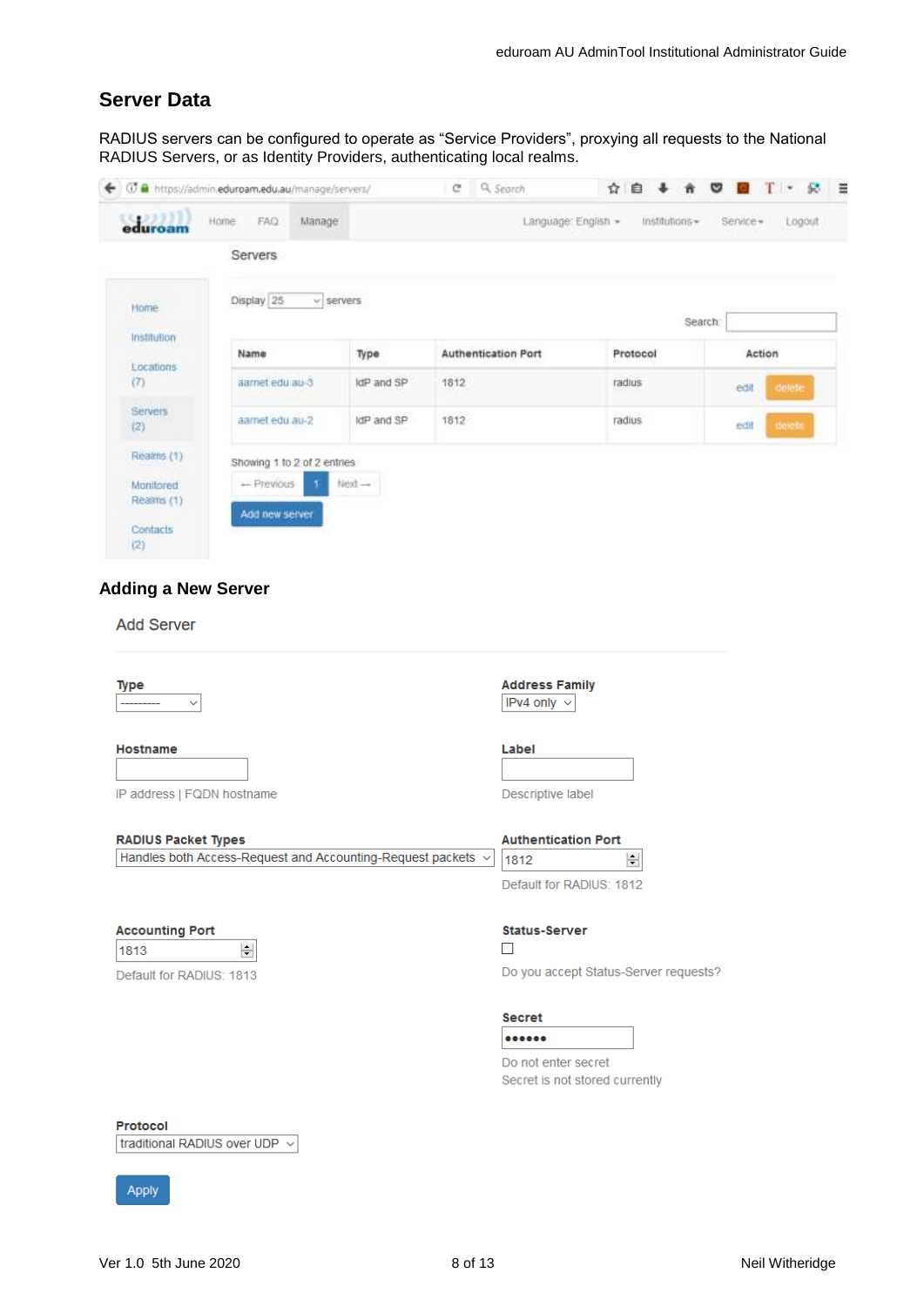## <span id="page-8-0"></span>**Realm Data**

For Identity Provider participants, the institutional realms supported will include at least the primary domain (with an appended ".au" country code DN component if the primary domain doesn't include it).

Note that only under rare exceptional circumstances will AARNet allow an Identity Provider institution to use a realm which doesn't include ".au".

The RADIUS servers that are configured to handle an institutional realm may be a subset of all RADIUS server specified under the "Servers" section.

| <b>Realms</b>                |                                                                                      |                |
|------------------------------|--------------------------------------------------------------------------------------|----------------|
| Display 25 $\sim$<br>Search: | realms                                                                               |                |
| Realm                        | Server(s)                                                                            | <b>Action</b>  |
| aarnet.edu.au                | Server: aarnet.edu.au-2, Type: IdP and SP, Server: aarnet.edu.au-3, Type: IdP and SP | delete<br>edit |
| Showing 1 to 1 of 1 entries  |                                                                                      |                |
| $\leftarrow$ Previous        | $Next \rightarrow$<br>$\overline{1}$                                                 |                |
| Add new realm                |                                                                                      |                |

#### <span id="page-8-1"></span>**Edit Action**

aarnet.edu.au (edit)

#### <span id="page-8-2"></span>**Add new realm**

**Add Realm** 

Realm

Apply

| <b>Proxy to Servers</b><br>Server: aarnet.edu.au-2, Type: IdP and SP<br>Server: aarnet.edu.au-3, Type: IdP and SP |  |  |  |  |
|-------------------------------------------------------------------------------------------------------------------|--|--|--|--|
|                                                                                                                   |  |  |  |  |
| Only IdP and IdP/SP server types are allowed                                                                      |  |  |  |  |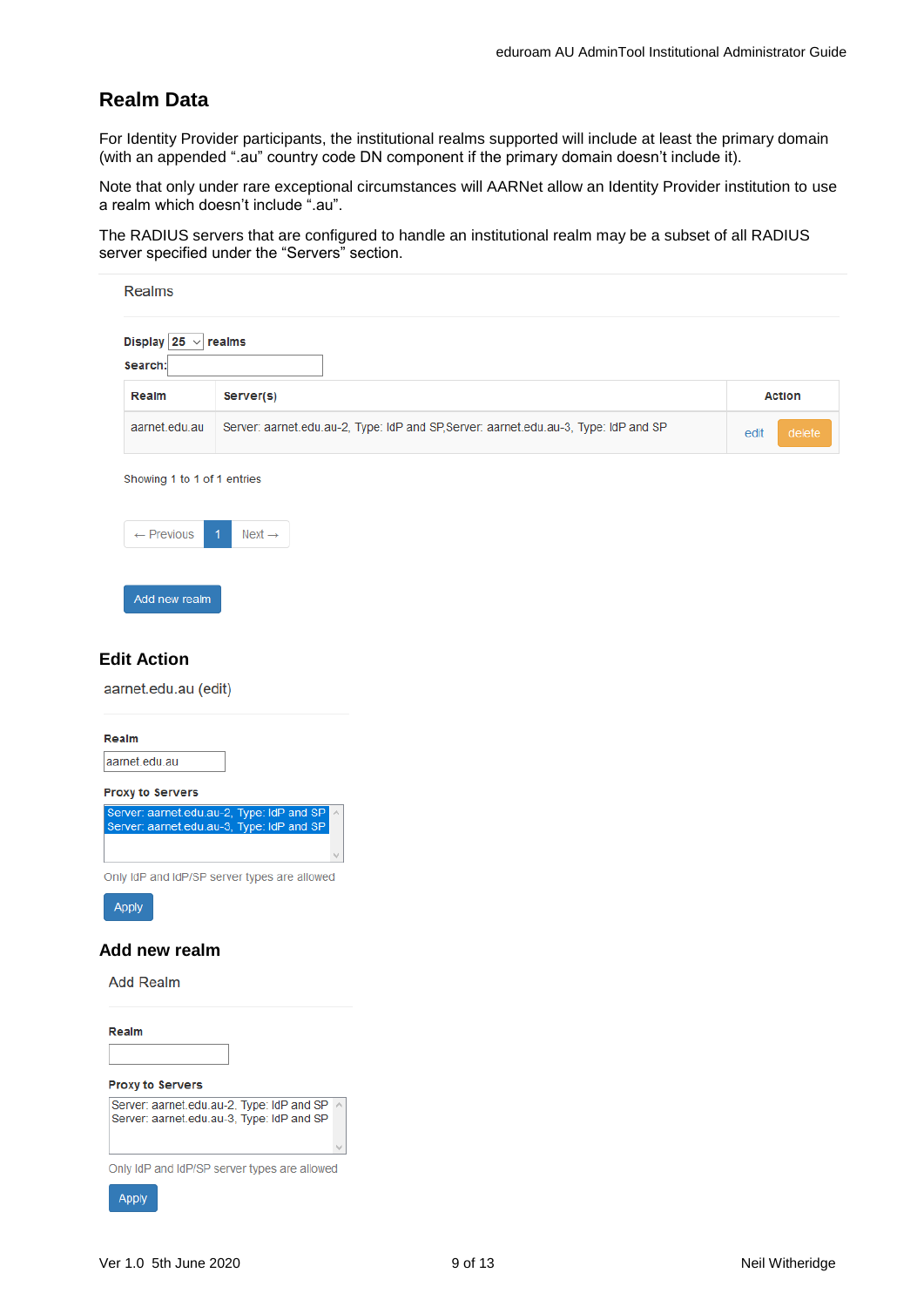## <span id="page-9-0"></span>**Monitoring Data**

Eduroam infrastructure monitoring is a goal of AARNet as NRO. In order to perform monitoring, an institutional test account is required to be provided by institutions.

A test account for specific realms (or a single test account that will work with multiple realms) should take the name "eduroam-test@realm".

The authentication protocols supported should also be specified. It is recommended that PEAP/MSCHAPV2 be the protocols supported & recommended for use by users, as a challenge-response protocol provides an additional layer of security in case of rogue APs/RADIUS servers.

**Monitored Realms** Display  $25 \vee$  realms Search: **Action Parameters** Realm **Type** aarnet.edu.au Institution edit provides account Method EAP-PEAP Phase 2 MS-CHAPv2 for the NRO to monitor the realm Username eduroam--test edit

Showing 1 to 1 of 1 entries



#### <span id="page-9-1"></span>**Edit Monitoring Action**

Monitored realm: aarnet.edu.au (edit)

Realm aarnet.edu.au  $\sim$ 

#### **Monitoring Method**

Institution provides account for the NRO to monitor the realm  $\sim$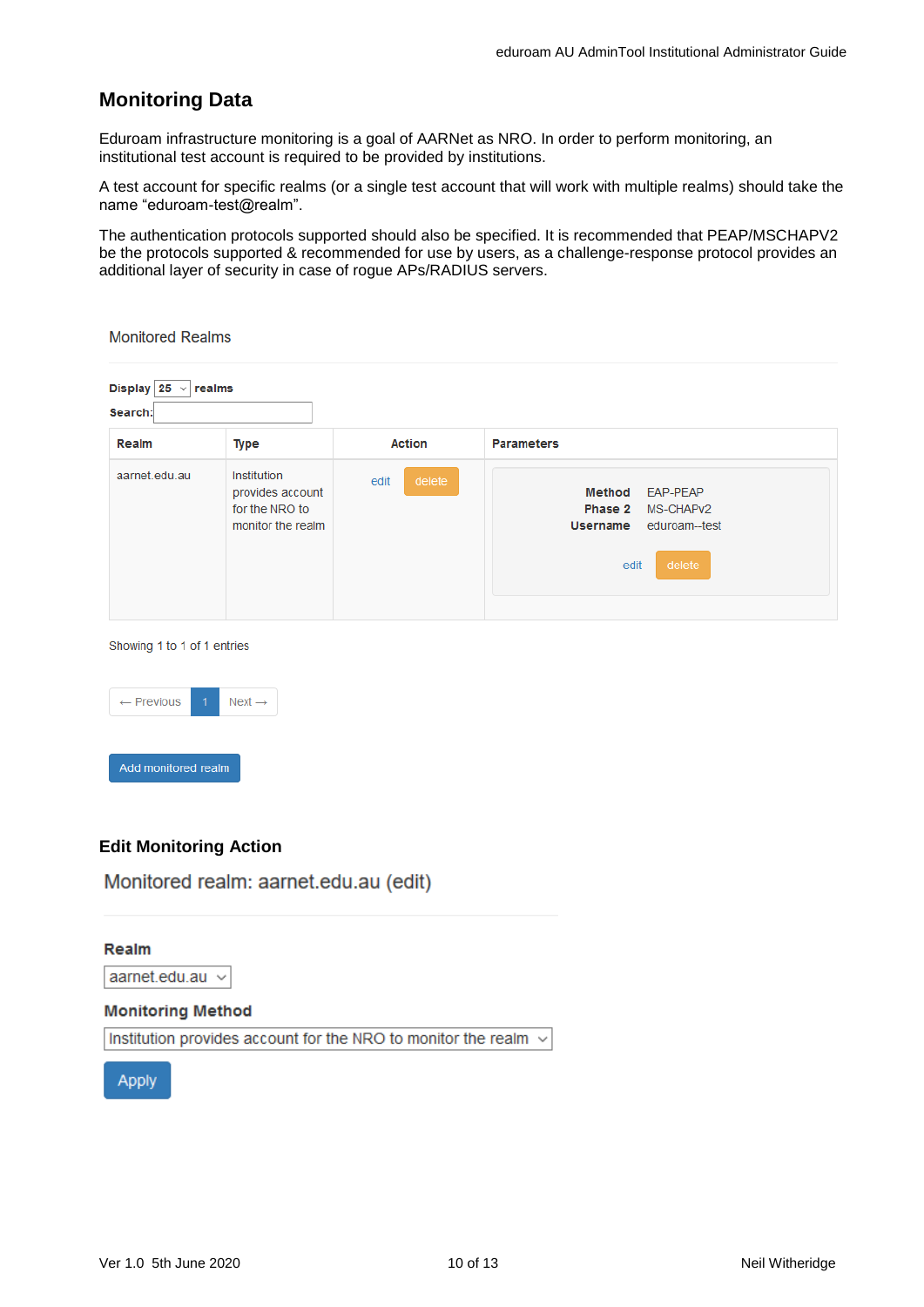#### <span id="page-10-0"></span>**Edit Monitoring Account Parameters**

aarnet.edu.au parameters (edit)

# Realm aarnet.edu.au **EAP Method**  $EAP-PEAP \sim$ **EAP2 Method** MS-CHAPv2 v **Username** eduroam--test **Password** ........ Do not enter Password Password is not stored currently

**Apply** 

### <span id="page-10-1"></span>**Add Monitored Realm**

## **Add Realm**

#### Realm

**Proxy to Servers** 

Server: aarnet.edu.au-2, Type: IdP and SP ^ Server: aarnet.edu.au-3, Type: IdP and SP

Only IdP and IdP/SP server types are allowed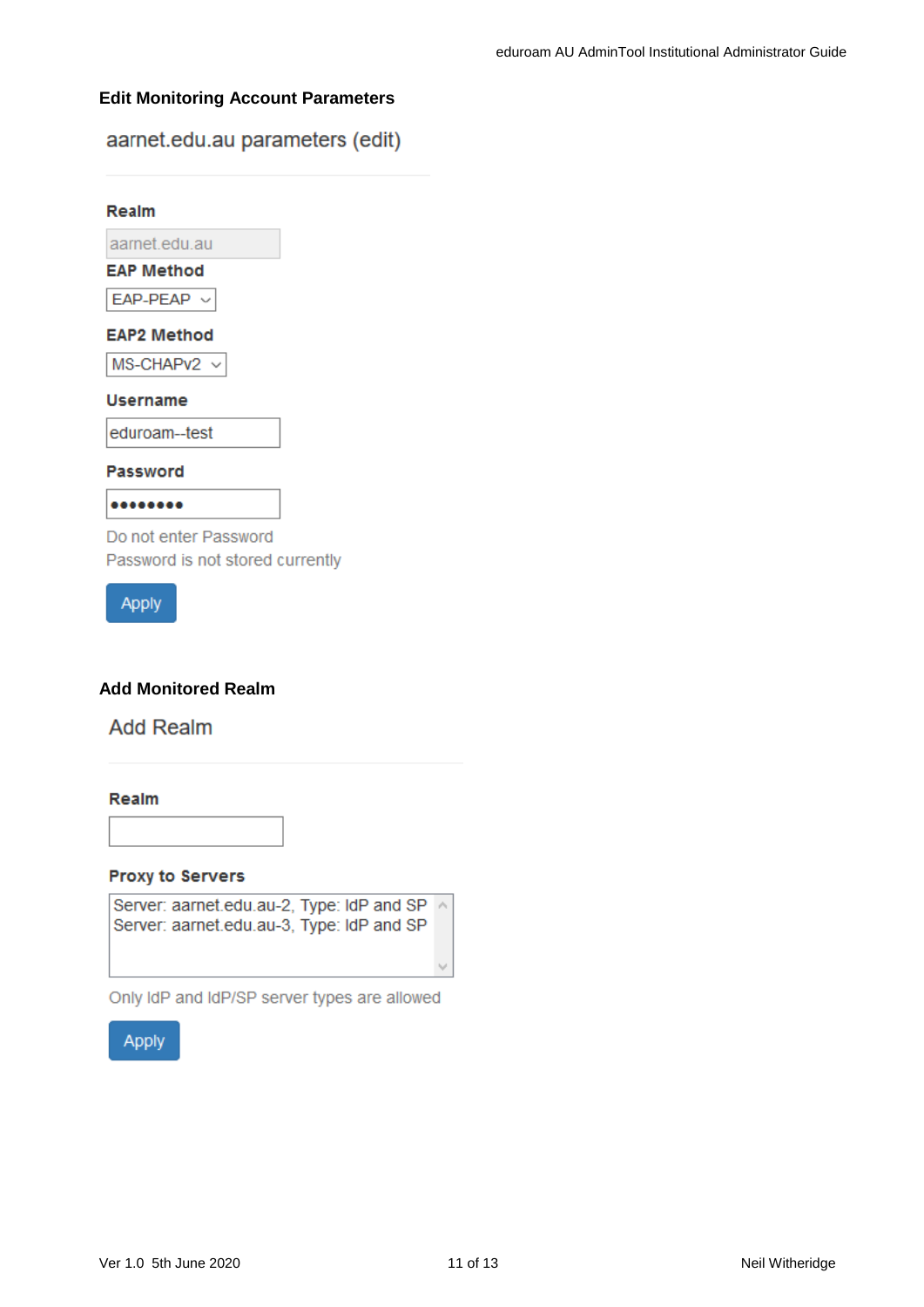## <span id="page-11-0"></span>**Contacts Data**

Eduroam AU policy requires that a technical contact which is a personal contact is provided. A group account (e.g. an IT service desk address) may also be provided.

Ideally there are two administrator contacts provided.

| Contacts                                                      |              |       |                |
|---------------------------------------------------------------|--------------|-------|----------------|
| Display $25 \vee$ contacts<br>Search:                         |              |       |                |
| Name                                                          | <b>Email</b> | Phone | <b>Action</b>  |
|                                                               |              |       | delete<br>edit |
|                                                               |              |       | delete<br>edit |
| Showing 1 to 2 of 2 entries                                   |              |       |                |
| $\overline{1}$<br>$Next \rightarrow$<br>$\leftarrow$ Previous |              |       |                |

Add new contact

### <span id="page-11-1"></span>**Edit Contact Account Action**

|              | (edit) |
|--------------|--------|
| <b>Name</b>  |        |
|              |        |
| <b>Email</b> |        |
| Phone        |        |
|              |        |
| Apply        |        |

### <span id="page-11-2"></span>**Add New Contact**

**Add Contact** 

| <b>Name</b>  |  |
|--------------|--|
|              |  |
| <b>Email</b> |  |
|              |  |
| <b>Phone</b> |  |
|              |  |
| <b>Apply</b> |  |